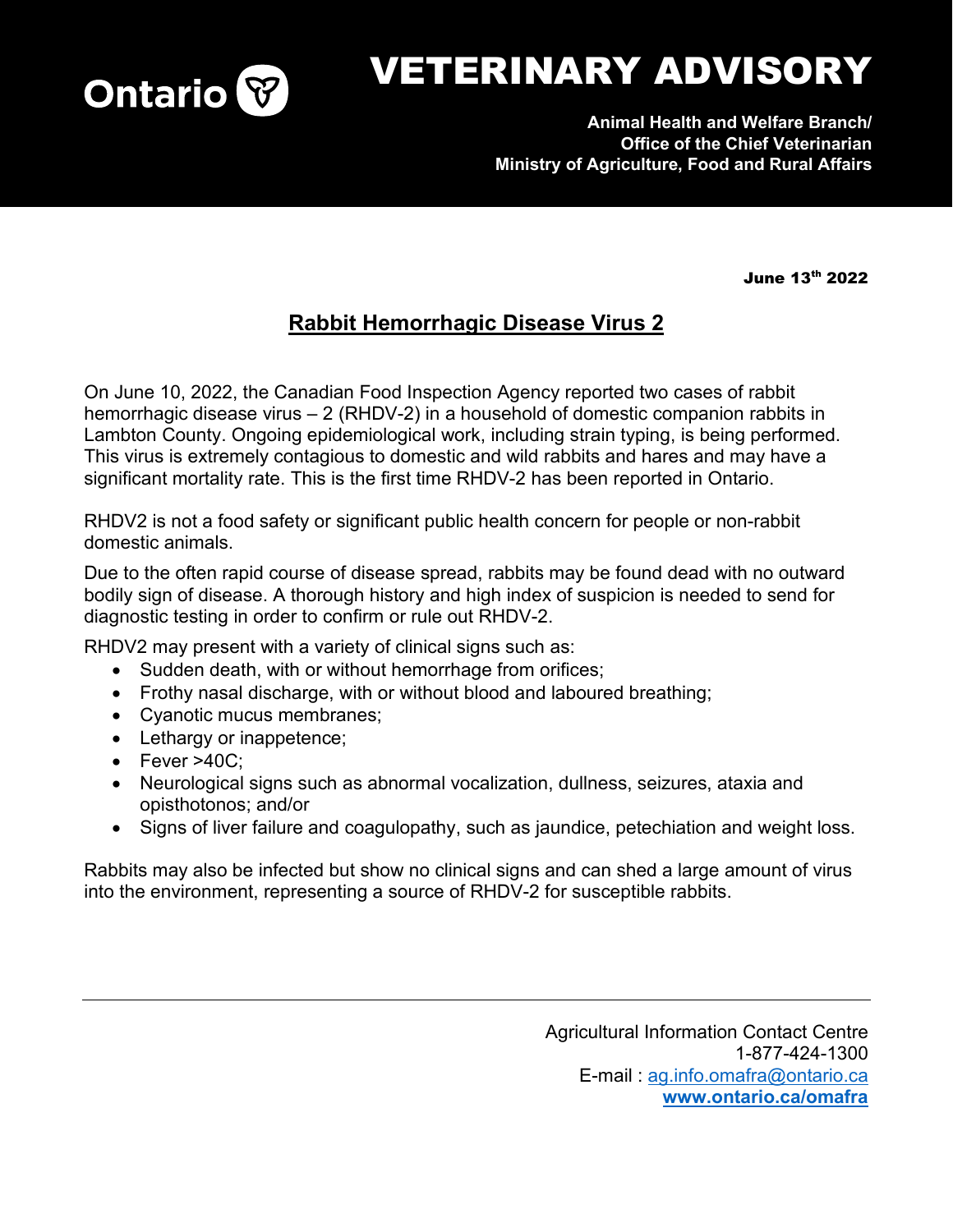Sourcing food from RHDV-2-free jurisdictions and implementing and practicing appropriate biosecurity measures are important aspects of disease prevention. Appropriate biosecurity measures include:

- Keeping all domestic rabbits so that wild rabbits do not have access to their environment;
- Using an appropriate flea and tick treatment as needed and practicing effective fly prevention measures in rabbitries;
- Avoiding visitor contact with rabbits; if this is unavoidable, clean, new footwear, coveralls and hair nets should be used;
- Sourcing all feed from RHDV-2-free jurisdictions or storing hay for at least 8 months prior to use; and
- Regularly cleaning and disinfecting all areas and equipment used for rabbits.

Biosecurity and cleaning and disinfection at veterinary practices is important to prevent the spread of the virus to other rabbits. Disinfectants known to be effective against the virus include:

- sodium hypochlorite (10% household bleach),
- 2% One-stroke Environ<sup>®</sup>.
- 1% potassium peroxymonosulfate (VirkonTM S); and
- accelerated hydrogen peroxide (i.e., RescueTM, PrevailTM).

All clinic surfaces and equipment that may come into contact with rabbits and their owners should be disinfected, including stethoscopes, scales, anaesthesia equipment, computer keyboards, point of sale payment machines, etc. All autoclavable equipment should be immediately packaged for autoclaving. Floors should be cleaned with disinfectant immediately, including common areas such as the waiting room. All clinic staff who had contact with an infected rabbit should wear hair coverings and change their scrubs, shoes and masks before seeing additional rabbit patients. If an infected rabbit is seen on an off-site visit, the interior and exterior of the car should be thoroughly disinfected, including gas pedals, tires and soft surfaces that may have had contact with a contaminated piece of clothing or any equipment and samples. Rabbit owners should be encouraged to wait in their car until they can enter directly into the exam room, avoiding potential contact with multiple surfaces and items in the waiting room. Taking payment by cellphone and sending documents by email or letter mail are additional ways to reduce contact with surfaces in the clinic.

RHDV-2 is an Immediately Notifiable disease under the federal *Health of Animals Act* as well as Immediately Notifiable disease under the Ontario *Animal Health Act, 2009*. Attending veterinarians with questions related to rabbit health or who are diagnosing possible cases of RHDV-2 in domestic pet or commercial rabbits may contact an OMAFRA veterinarian through the Agricultural Information Contact Centre at 1-877-424-1300.

> Agricultural Information Contact Centre 1-877-424-1300 E-mail : [ag.info.omafra@ontario.ca](mailto:ag.info.omafra@ontario.ca) **[www.ontario.ca/omafra](http://www.ontario.ca/omafra)**